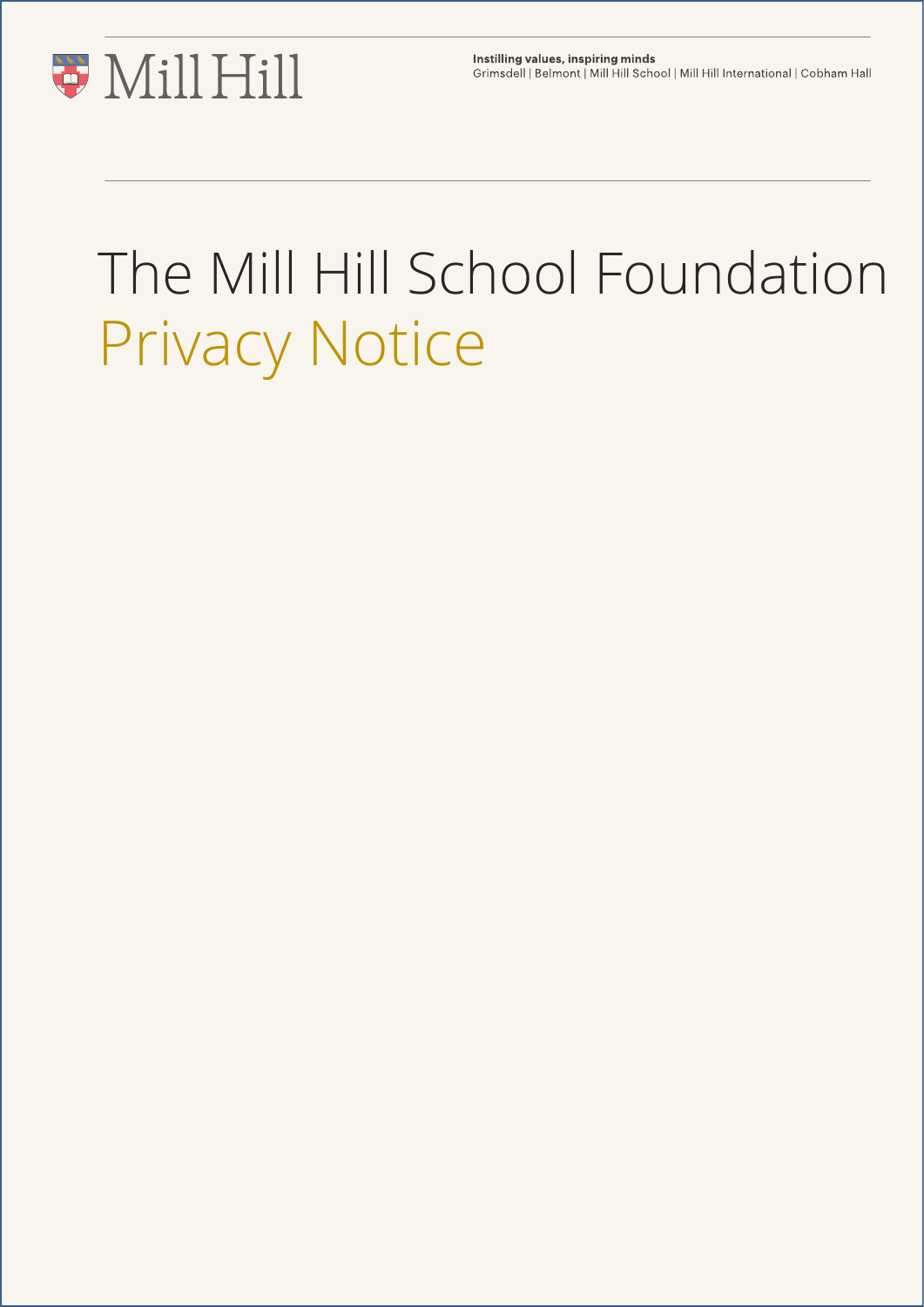

## **Privacy Notice**

| Contents |  |  |
|----------|--|--|

| 1.  |                                                                                                     |  |
|-----|-----------------------------------------------------------------------------------------------------|--|
| 2.  |                                                                                                     |  |
| 3.  |                                                                                                     |  |
| 4.  |                                                                                                     |  |
| 5.  |                                                                                                     |  |
| 6.  | Who has Access to Personal Data and who the Foundation Shares it with Processing by Third Parties 5 |  |
| 7.  |                                                                                                     |  |
| 8.  |                                                                                                     |  |
| 9.  |                                                                                                     |  |
| 10. |                                                                                                     |  |
| 11. |                                                                                                     |  |
| 12. |                                                                                                     |  |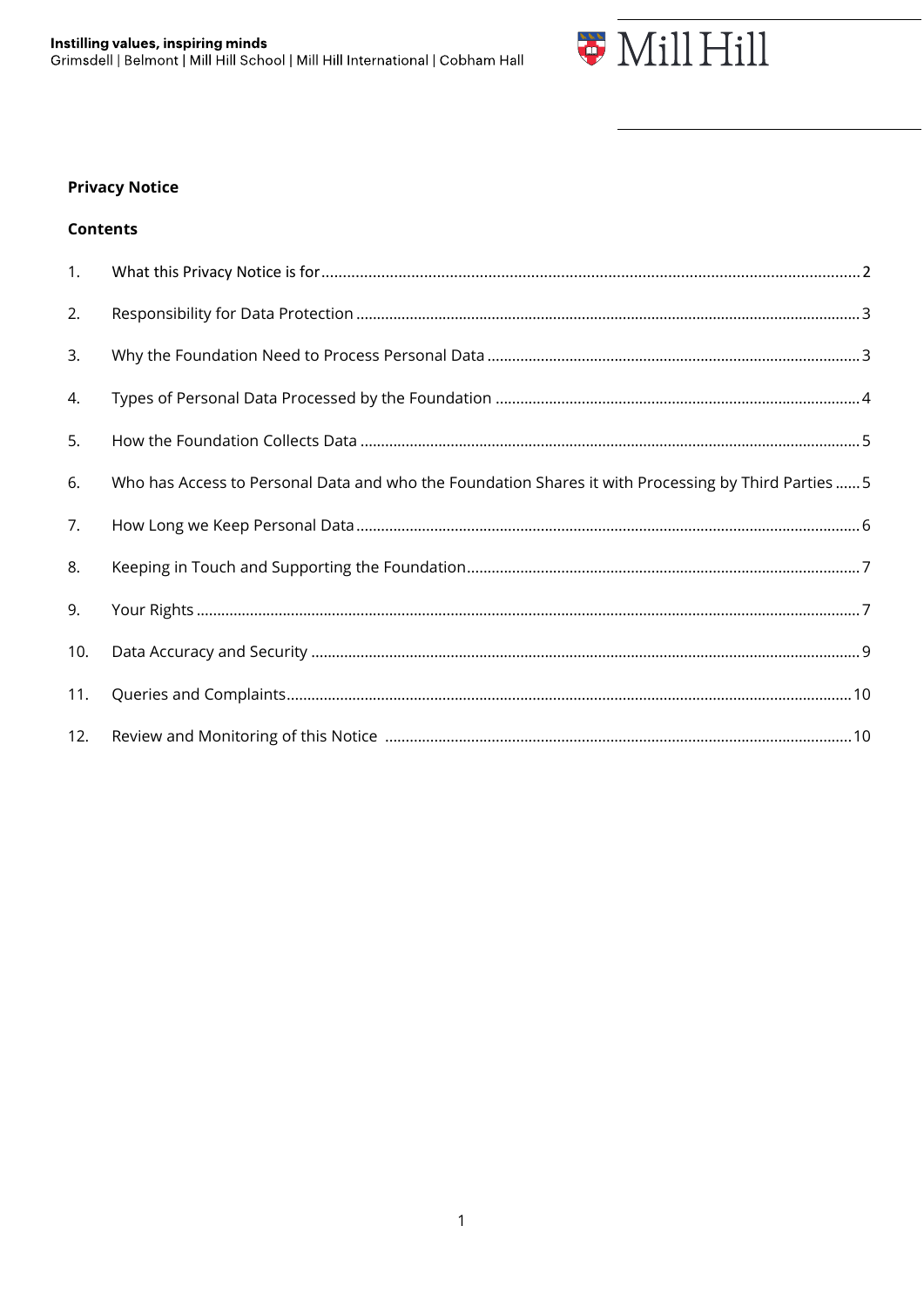

#### **Privacy Notice**

This Notice is provided to you by the Mill Hill School Foundation ('the Foundation') which includes the Senior School known as Mill Hill School, The Mount Mill Hill International, Belmont School; Grimsdell School and Cobham Hall. It is a registered charity and a company limited by guarantee, employing both teaching and non-teaching staff. Legal responsibility rests with the company acting by the Court of Governors, and the Headteachers having day to day responsibility for the management of the schools and the care of pupils.

This Notice is intended to help you understand how and why we collect personal data about you and, where applicable, your child/ren.

#### **1. What this Privacy Notice is for**

This Privacy Notice provides information about how the Foundation will use ('or process') personal data about individuals including: its staff, governors and volunteers and alumni; its current, past and prospective pupils; and their parents, carers or guardians (referred to in this Notice as 'parents'). Collectively, we refer to these individuals in the Privacy Notice as the Foundation's community.

This information is provided to you because Data Protection Law gives individuals rights to understand how their data is used. Staff, parents, pupils, governors, alumni and volunteers are all encouraged to read this Privacy Notice and understand the Foundation's obligations to its entire community.

This Privacy Notice also applies alongside any other information that the Foundation may provide about a particular use of personal data, for example when collecting data via an online or paper form.

This Privacy Notice applies in addition to the Foundation's other relevant terms and conditions, protocols and policies, including:

- Any contract between the Foundation and its staff, parents or pupils
- Any policies or notices applicable to staff concerning the handling of personal data
- The Foundation's CCTV policy and/or biometric policy/protocol
- The Foundation's retention of records policy
- The Foundation's safeguarding, pastoral and health and safety policies including as to how concerns or incidents are recorded; and
- The Foundation's IT policies, including its Acceptable Use of Digital Technology Policy and Online Safety policy
- And for Cobham Hall its IT policies, including its Policy Statements on Digital Communication; Taking, Storing and Using Images of Children; and on Electronic Devices and its Social Media Policy

Anyone who works for or acts on behalf of the Foundation (including staff, volunteers, governors and service providers) should be aware of and comply with this Privacy Notice and the Foundation's Data Protection Policy which provides further information about how personal data about individuals will be used.

Data Protection Law means primarily the UK version of the General Data Protection (the GDPR) and the Data Protection Act 2018. (DPA 2018). The DPA 2018 includes provisions of specific relevance to independent schools: in particular, in the context of our safeguarding obligations, and regarding the right of access to personal data.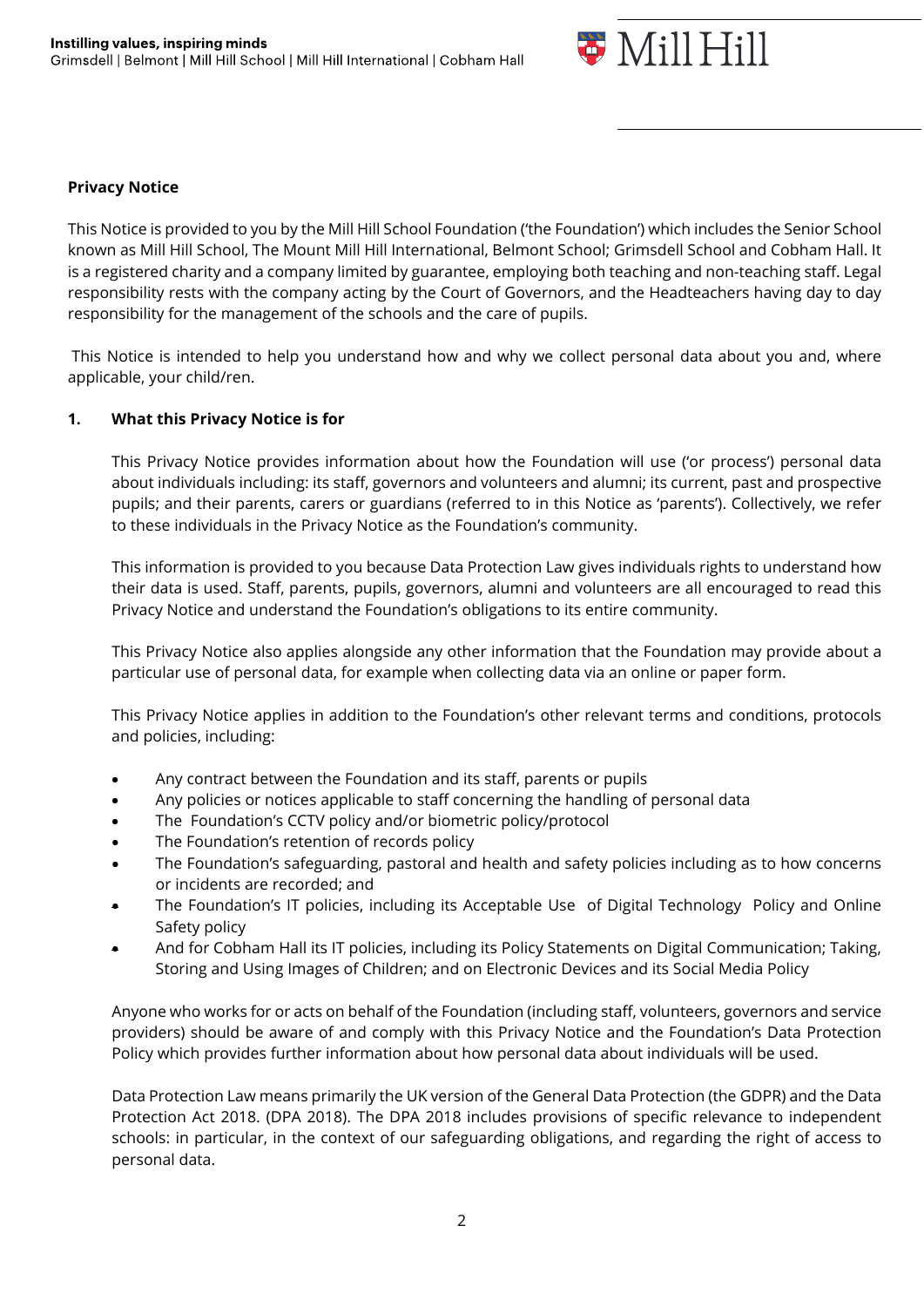

#### **2. Responsibility for Data Protection**

The Foundation has appointed Maxine Zeltser as Compliance Manager and David Standen as Cobham Hall data protection co-ordinator, who will deal with all your requests and enquiries concerning the Foundation's uses of your personal data (see section on Your Rights below) and endeavour to ensure that all personal data is processed in compliance with the Foundation's policies and Data Protection Law. The email address for queries concerning matters arising from this Notice is [compliance@millhill.org.uk](mailto:compliance@millhill.org.uk) or for Cobham Hall, StandenD@cobhamhall.com

#### **3. Why the Foundation Needs to Process Personal Data**

In order to carry out its ordinary duties to staff, pupils and parents, the Foundation needs to process a wide range of personal data about individuals (including current, past and prospective staff, pupils, alumni or parents) as part of its daily operations. Some of this activity by the Foundation will be needed to fulfil the Foundation's legal rights, duties or obligations – including those under a contract with its staff or parents of its pupils. Other uses of personal data will be made in accordance with the legitimate interests of the Foundation or the legitimate interests of another, provided that such interests are not outweighed by the impact on individuals and provided it does not involve special or sensitive types of data.

The Foundation expects that the following uses will fall within that category of it's (or it's community's) '**legitimate interests'**:

- For the purposes of pupil selection and to confirm the identity of prospective pupils and their parents, and retain a record, if appropriate, for the purposes of future applications or openings
- To provide education services, including musical education, physical training or spiritual development, career services and extra-curricular activities to pupils and monitoring pupils' progress and educational needs
- Maintaining relationships with alumni, and the Foundation community including with its parents' associations, namely the Mill Hill Parents Association , Belmont Parents Association, Grimsdell Parents Association; Unicorn Parent Teacher Association, the Old Millhillians Club Limited and The Elders Association, including direct marketing or fundraising activity
- For the purposes of donor due diligence, and to confirm the identity of prospective donors and their background
- For the purposes of management, planning and forecasting, research and statistical analysis, including that imposed or provided for by law (such as tax, diversity or gender pay gap analysis)
- To enable relevant authorities to monitor the Foundation's performance and to intervene or assist with incidents as appropriate
- To give and receive information and references about past, current and prospective pupils, including relating to outstanding fees or payment history, to/from any educational institution that the pupil attended or where it is proposed they attend; and to provide references to potential employers of past pupils
- To enable pupils to take part in national or other assessments, and to publish the results of public examinations or other achievements of pupils of the Foundation
- To safeguard pupils' welfare and provide appropriate pastoral care
- To monitor (as appropriate) use of the Foundation's IT and communication systems in accordance with the Foundation's Acceptable Use of Digital Technology Policy and Online Safety policy, both of which can be found on the Foundation's website and for Cobham Hall, its IT policies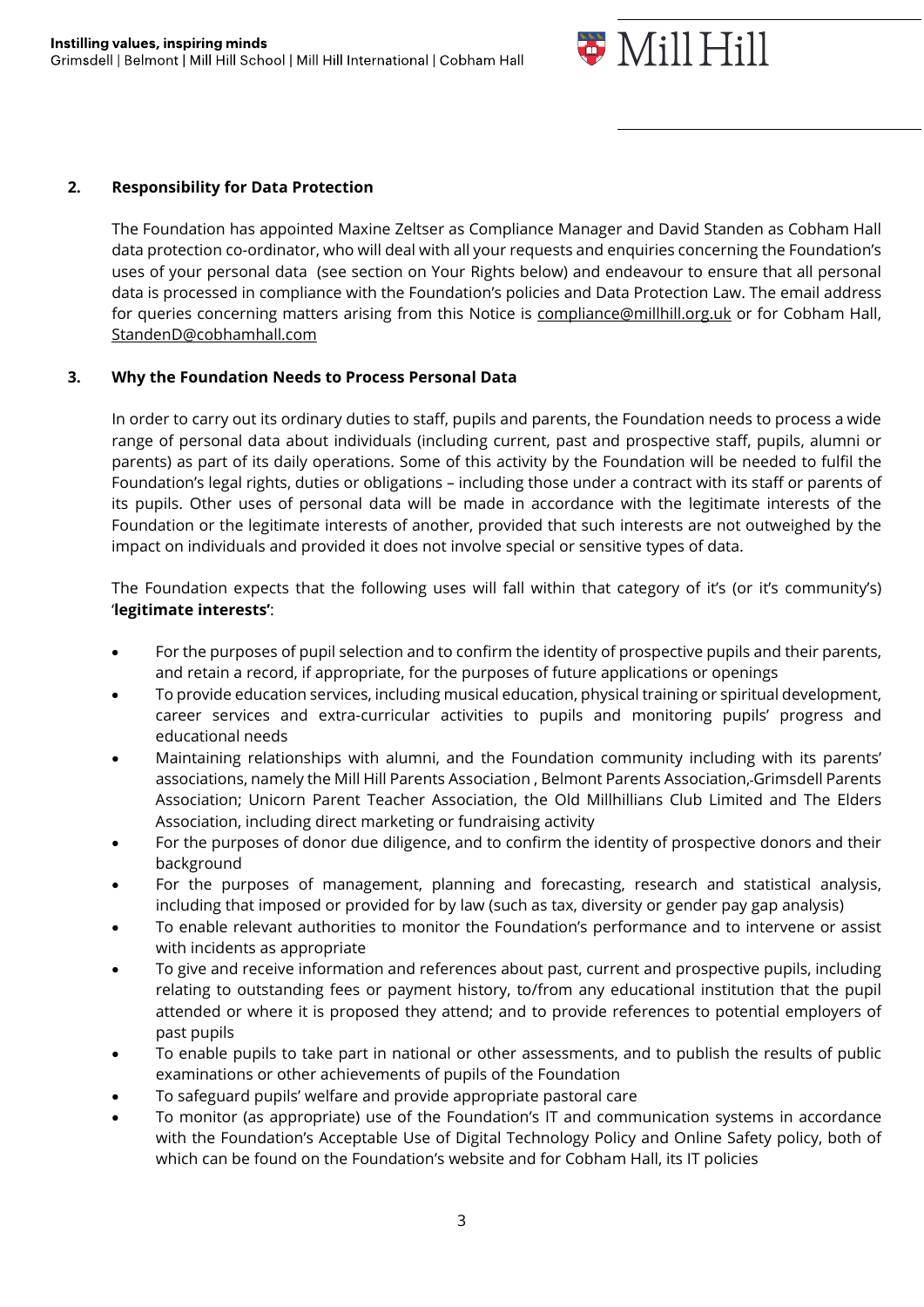

- To make use of photographic images of pupils in the Foundation's publications, on the Foundation's website and, where appropriate on the Foundation's social media channels in accordance with the Foundation's policy on taking, storing and using images of children which can be found in its Acceptable Use of Digital Technology Policy or for Cobham Hall, its Policy on taking, storing and using images of children
- For security purposes, including biometrics and CCTV in accordance with the Foundation's policy/protocol
- To carry out or cooperate with any Foundation or external complaints, disciplinary or investigation process
- Where otherwise reasonable necessary for the Foundation's purposes, including to obtain appropriate professional advice and insurance for the Foundation
- To assess and make decisions on applications for Scholarships and Bursaries

In addition, the Foundation will on occasion need to process **special category personal data** ( for example, regarding health, ethnicity, religion, biometrics or sexual life) or criminal records information (such as when carrying out DBS checks) in accordance with rights or duties imposed on it by law, including as regards safeguarding and employment, or from time to time by explicit consent where required. These reasons will include:

- To safeguard pupils' welfare and provide appropriate pastoral (and where necessary, medical) care, and to take appropriate action in the event of an emergency, incident or accident, including by disclosing details of an individual's medical condition or other relevant information where it is in the individual's interests to do so: for example for medical advice, for social protection, safeguarding, and cooperation with police or social services, for insurance purposes or to caterers or organisers of school trips who need to be made aware of dietary or medical needs
- To provide educational services in the context of any special educational needs of a pupil
- To provide spiritual education in the context of any religious beliefs
- In connection with employment of its staff, for example DBS checks, welfare, union membership or pension plans
- To run any of its systems that operate on biometric data, such as for security and other forms of pupil identification (lockers, lunch etc.)
- As part of any Foundation or external complaints, disciplinary or investigation process that involves such data, for example if there are SEND, health or safeguarding elements; or
- For legal and regulatory purposes (for example child protection, diversity monitoring and health and safety) and to comply with its legal obligations and duties of care

### **4. Types of Personal Data Processed by the Foundation**

This will include by way of example:

- names, addresses, telephone numbers, e-mail addresses and other contact details
- car details (about those who use our car parking facilities)
- biometric information which will be collected and used by the Foundation in accordance with its policies
- bank details and other financial information (e.g. about parents who pay fees to the Foundation) including the files of any licensed credit reference agency to verify your identity and/or in connection with a bursary award and/or in contemplation of an agreement for the deferment of fees and any anti-money laundering information we are required to collect by law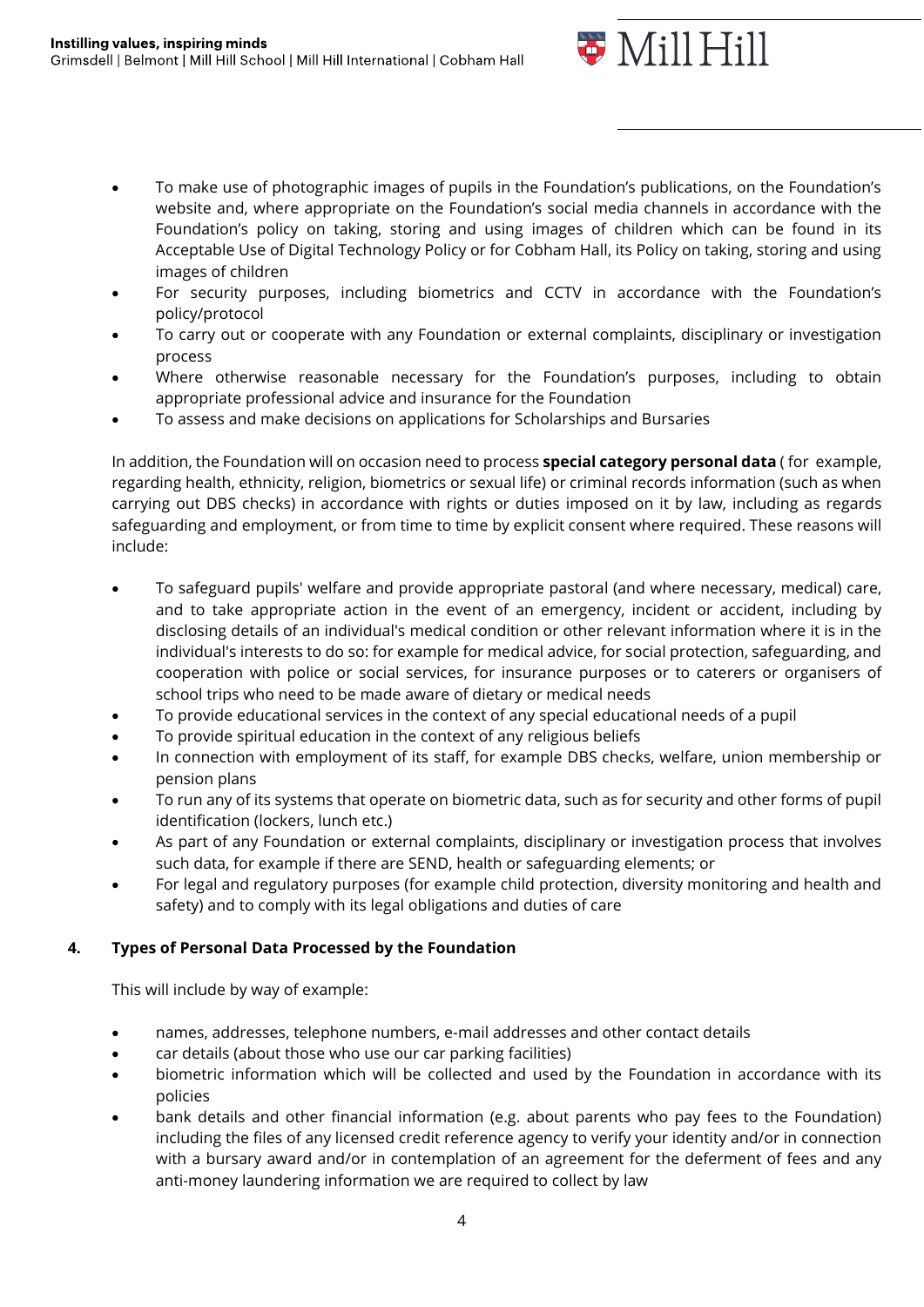

- past, present and prospective pupils' academic, disciplinary, admissions and attendance records (including information about any special needs), and examination scripts and marks
- personnel files, including in connection with academics, employment or safeguarding
- where appropriate, information about individuals' health and welfare, and contact details for their next of kin
- references given or received by the Foundation about pupils, and relevant information provided by previous educational establishments and/or other professionals or organisations working with pupils
- correspondence with and concerning staff, pupils and parents past and present
- images of pupils (and occasionally other individuals) engaging in Foundation activities, and images captured by the Foundation's CCTV system (in accordance with the Foundation's CCTV policy and Acceptable Use of Digital Technology Policy and Cobham Hall's CCTV Policy)

#### **5. How the Foundation Collects Data**

Generally, the Foundation receives personal data from the individual directly (including, in the case of pupils, from their parents). This may be via a form, or simply in the ordinary course of interaction or communication (such as email or written assessments). However, in some cases personal data will be supplied by third parties (for example another school, or other professionals or authorities working with that individual); or collected from publicly available resources.

#### **6. Who has Access to Personal Data and who the Foundation Shares it with**

#### **Processing by Third Parties**

For the most part, personal data collected by the Foundation will remain within the Foundation and will be processed by appropriate individuals only in accordance with access protocols (i.e on a 'need to know' basis). However, some functions may be outsourced including HR, IT, cloud storage/records management, monitoring, mailing. In accordance with Data Protection Law, this type of external data processing is always subject to contractual assurances that personal data will be kept securely and used only in accordance with the Foundation's specific directions.

**Data sharing.** Occasionally, the Foundation, including its governors, will need to share personal information relating to its community with third parties, such as:

- professional advisers (e.g. lawyers, insurers, PR advisers and accountants)
- government authorities (e.g. HMRC, DfE, police or the local authority
- appropriate regulatory bodies e.g. National College for Teaching and Learning, the [Independent](https://www.isi.net/)  [Schools Inspectorate,](https://www.isi.net/) the Charity Commission or the Information Commissioner
- The Old Millhillians Club Limited, the Life Guardians and the Elders Association
- The Foundation Parent Teacher Associations
- Appropriate contractors, such as visiting music teachers
- Examination boards
- Occasionally, the governors will need to process parent or pupil information, such as when a complaint is raised and in accordance with the Foundation's Concerns and Complaints by Parents Policy, this may require the involvement of independent panel members

**Access to sensitive data**. Particularly strict rules of access apply in the context of 'special category' data, most notably: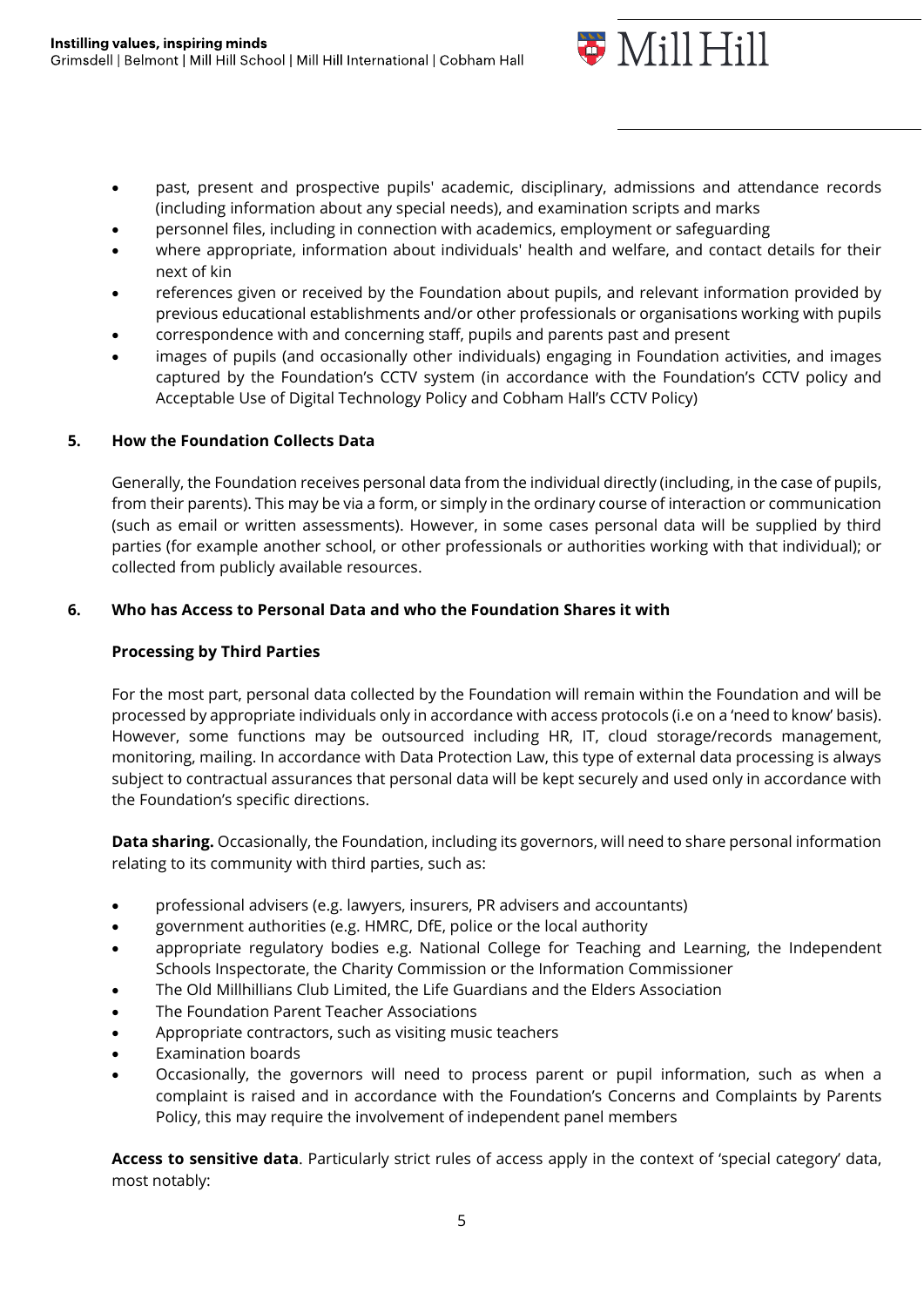

- medical records held and accessed only by the Foundation's Nurse Manager and appropriate medical staff under their supervision, or otherwise in accordance with express consent
- pastoral or safeguarding files

**Medical Data**. The Foundation needs to process such information to comply with statutory duties and to keep pupils and others safe, but the Foundation will ensure only authorised staff can access information on a need-to-know basis. This may include wider dissemination if needed for Foundation trips or for catering purposes. Express consent will be sought where appropriate.

However, a certain amount of any SEND pupil's relevant information will need to be provided to staff more widely in the context of providing the necessary care and education that the pupil requires.

**Safeguarding Data.** Staff, volunteers, pupils, alumni and parents are reminded that the Foundation is under a duty imposed by law and statutory guidance (including Keeping Children Safe in Education (KCSIE)) to record or report incidents and concerns that arise or are reported to it, in some cases regardless of whether they are proven, if they meet a certain threshold of seriousness in their nature or regularity. This is likely to include file notes on personnel or safeguarding files, and in some cases referrals to relevant authorities such as the LADO or police.

KCSIE also requires that, whenever a child leaves the Foundation to join another school or college, their child protection file is promptly provided to the new organisation. The Foundation will retain a copy in accordance with its retention policy for material related to safeguarding matters.

For further information about this, please view the Foundation's Policy to Safeguard and Promote the Welfare of Children who are Pupils at the Foundation or for Cobham Hall, its Safeguarding Policy.

#### **7. How Long we Keep Personal Data**

The Foundation will retain personal data securely and only in line with how long it is necessary to keep the data for a legitimate and lawful reason. Typically, the legal recommendation for how long to keep ordinary staff and pupil personnel files is up to 7 years following departure from the Foundation. However, incident reports and safeguarding files will need to be kept much longer, in accordance with specific legal requirements. For more information, please refer to the Foundation's Retention of Records policy.

If you have any specific queries about how our Retention of Records policy is applied, or wish to request that personal data that you no longer believe to be relevant is considered for erasure, please contact either Maxine Zeltser, Compliance Manager in writing by email on [compliance@millhill.org.uk](mailto:compliance@millhill.org.uk) or David Standen, Cobham Hall Data Protection Co-Ordinator in writing by email on StandenD@cobhamhall.com. However, please bear in mind that the Foundation will often have lawful and necessary reasons to hold on to some personal data even following such request**.**

A limited and reasonable amount of information will be kept for archiving purposes, for example, and even where you have requested we no longer keep in touch with you, we will need to keep a record of the fact in order to fulfil your wishes (see section on Requests that cannot be fulfilled below).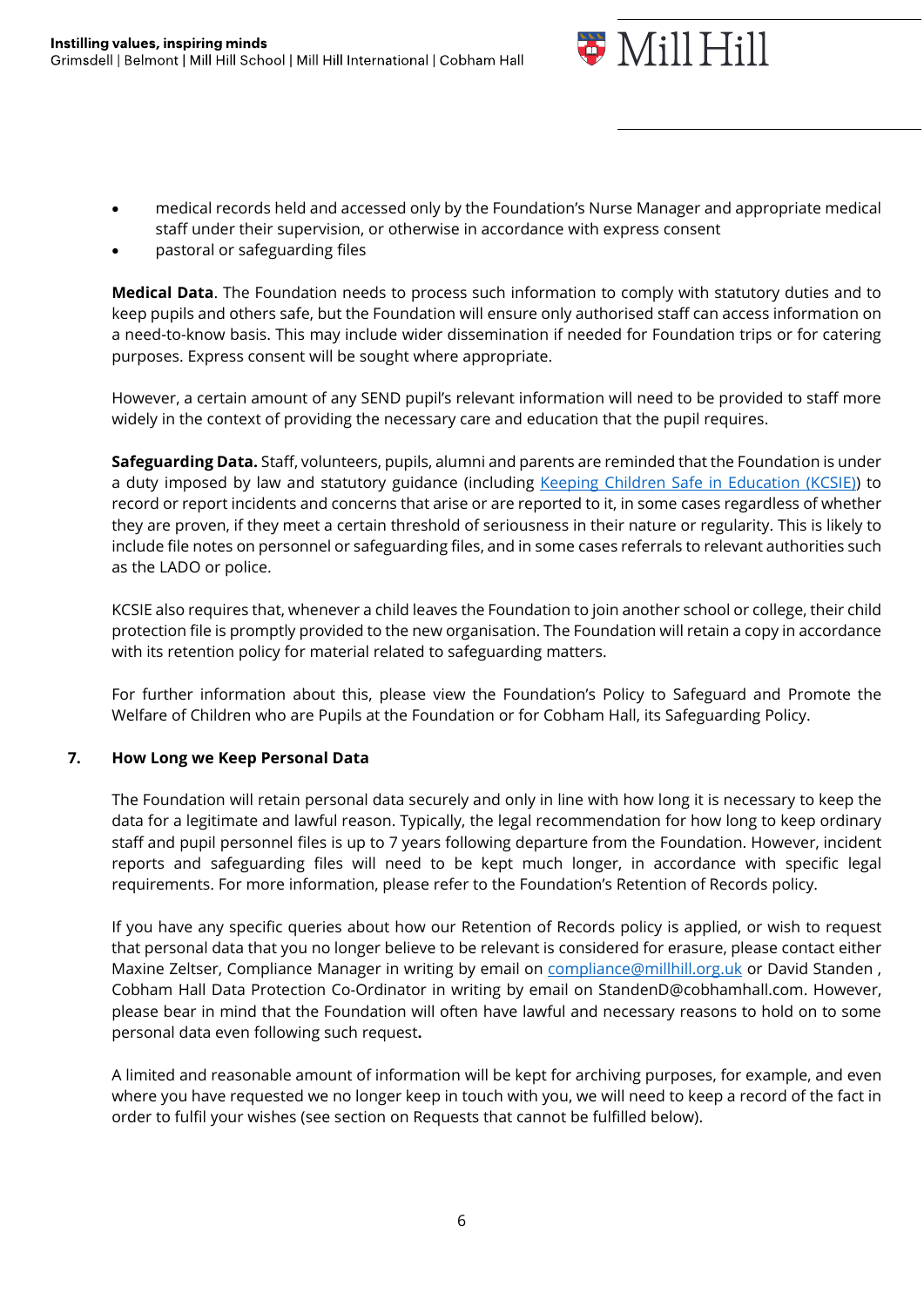

#### **8. Keeping in Touch and Supporting The Foundation**

The Foundation will use the contact details of parents, alumni and other members of the Foundation community to keep them updated about the activities of the Foundation, or alumni and parent events of interest, including by sending updates and newsletters, by email and by post. Unless the relevant individual objects, the Foundation will also:

- Share personal data about parents and/or alumni, as appropriate, with organisations set up to help establish and maintain relationships with the Foundation community, such as the Old Millhillians Club Limited, the Elders Association, the Mill Hill Parents Association, Belmont Parents Association, Grimsdell Parents Association and the Unicorn Parent Teacher Association
- Contact parents and/or alumni (including via the organisations above) by post and email in order to promote and raise funds for the Foundation
- Use tools to monitor the effectiveness of our communications with you, including email tracking (which, for example, records when an e-mail from us is opened). From time to time the Foundation might screen your data against publicly available records (for example to find a change of address for a lost alumnus from the electoral roll

Should you wish to limit or object to any such use, or would like further information about them, please contact the Compliance Manager, Maxine Zeltser, in writing by email. You always have the right to withdraw consent, where given, or otherwise object to direct marketing or fundraising. However, the Foundation is nonetheless likely to retain some of your details (not least to ensure that no more communications are sent to that particular address, email or telephone number).

#### **9. Your Rights**

Individuals have various rights under Data Protection Law to access and understand personal data about them held and processed by the Foundation, and in some cases, to ask for it to be erased or amended or have it transferred to others, or for the Foundation to stop processing it – but subject to certain exemptions and limitations.

Any individual wishing to access or amend their personal data, or wishing it to be transferred to another person or organisation, or who has some other objection as to how their personal data is used, should put their request in writing by email to the Compliance Manager, Maxine Zeltser.

The Foundation will endeavour to respond to any such written requests as soon as is reasonably practicable and in any event within statutory time-limits (which is generally one month, but actually fulfilling more complex or multiple requests, eg those involving third party information, may take longer).

• **Rights of access etc.** The Foundation will be better able to respond quickly to smaller, targeted requests for information made during term time. If the request for information is manifestly excessive or similar to previous requests, the Foundation may ask you to reconsider, or require a proportionate fee (but only where Data Protection Law allows it).

If you consider that the personal data we hold on you is inaccurate, please let us know. However, the Foundation will not necessarily delete or amend views, opinions, notes or records purely on the request of an individual who disputes the account, although we may keep a record of all parties' viewpoints.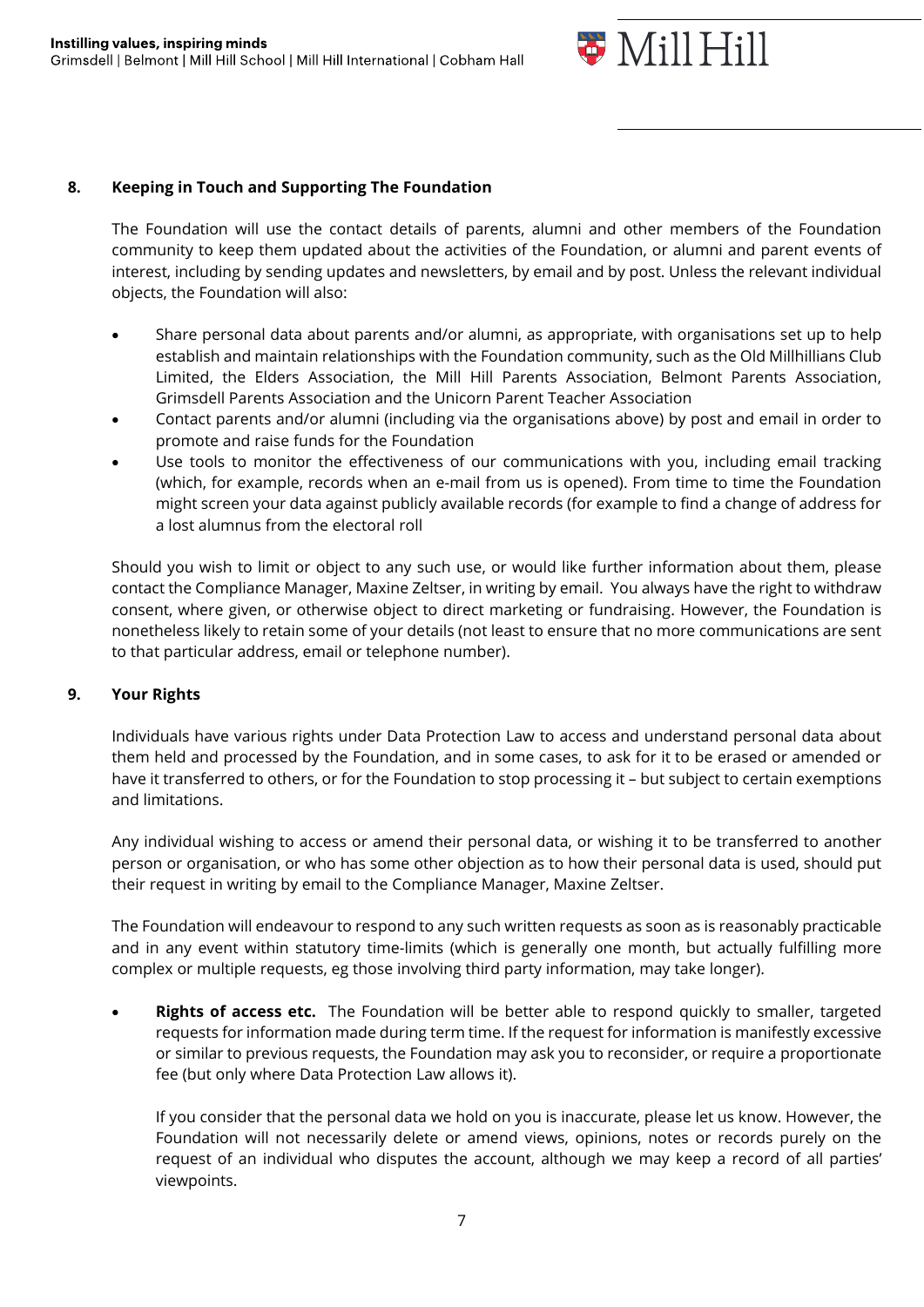

• **Requests that cannot be fulfilled.** You should be aware that GDPR rights (including the right of access) are limited to your own personal data, and certain data is exempt from the right of access. This will include information which identifies other individuals (and parents need to be aware this may include their own children, in certain limited situations – please see further below), or information which is subject to legal privilege (for example legal advice given to or sought by the Foundation, or documents prepared in connection with a legal action).

The Foundation is also not required to disclose any pupil examination scripts (or other information consisting solely of pupil test answers –although markers' comments may still be disclosable if they constitute pupil personal data), provide examination or other test marks ahead of any ordinary publication date, nor share any confidential reference held by the Foundation that was (or will be) given for the purposes of the education, training or employment of any individual.

You may have heard of the "right to be forgotten". However, the Foundation will sometimes have compelling reasons to refuse specific requests to amend, delete or stop processing your (or your child's) personal data such as, for example, to comply with a legal requirement, or where it falls within a proportionate legitimate interest identified in this Privacy Notice. Generally, if the Foundation still considers the processing of the personal data to be reasonably necessary, it is entitled to continue. All such requests will be considered on their own merits.

**Pupil requests.** Pupils can make subject access requests for their own personal data, provided that, in the reasonable opinion of the Foundation, they have sufficient maturity to understand the request they are making (see section **Whose Rights?** below). A pupil of any age may ask a parent or other representative to make a subject access request on his/her behalf.

Indeed, while a person with parental responsibility will generally be entitled to make a subject access request on behalf of younger pupils, the law still considers the information in question to be the child's. For older pupils, the parent making the request may need to evidence their child's authority for the specific request. Requests not considered in the child's best interests may sometimes be refused.

Pupils at Mill Hill School, The Mount Mill Hill International and Cobham Hall aged 13 and above are generally assumed to have this level of maturity, although this will depend on both the child and the personal data requested, including any relevant circumstances at home. The Mill Hill School, The Mount, Mill Hill International and Cobham Hall will speak to students about their rights under Data Protection Law.

• **Parental requests, etc.** It should be clearly understood that the rules on subject access are not the sole basis on which information requests are handled. Parents may not have a statutory right to information, but they and others will often have a legitimate interest or expectation in receiving certain information about pupils without their consent. The Foundation may consider there are lawful grounds for sharing with or without reference to that pupil.

Parents will in general receive educational and pastoral updates about their children. Where parents are separated, the Foundation will in most cases aim to provide the same information to each person with parental responsibility, but may need to factor in all the circumstances including the express wishes of the child, court orders or pastoral issues.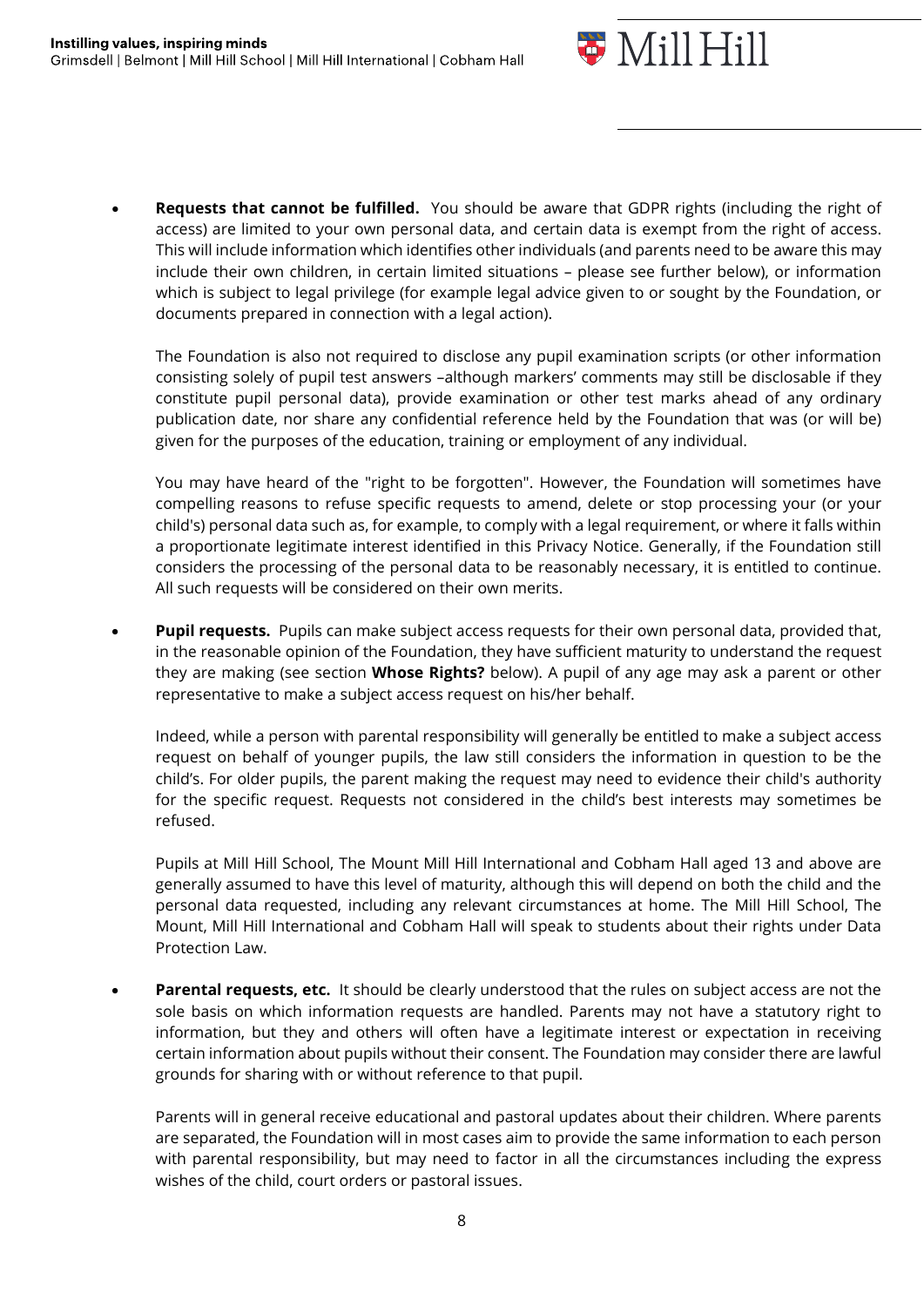

All information requests from, or on behalf of, or concerning pupils – whether made under subject access or simply as an incidental request- will, therefore, be considered on a case by case basis.

- **Consent.** Where the Foundation is relying on consent as a means to process personal data, any person may withdraw this consent at any time (subject to similar age considerations as above). Examples where we do rely on consent are: for example, biometrics, certain types of uses of images and certain types of fundraising activity. Please be aware however that the Foundation may not be relying on consent but have another lawful reason to process the personal data in question even without your consent. That reason will usually have been asserted under this Privacy Notice, or may otherwise exist under some form of contract or agreement with the individual (e.g. an employment or parent contract, or because a purchase of goods, services or membership of an organisation such as an alumni or parents' association has been requested).
- **Whose rights?** The rights under Data Protection Law belong to the individual to whom the data relates. However, the Foundation will often rely on parental authority or notice for the necessary ways it processes personal data relating to pupils – for example, under the parent contract, or via a form. Parents and pupils should be aware that this is not necessarily the same as the Foundation relying on strict consent (see section on Consent above).

Where consent is required, it may in some cases be necessary or appropriate – given the nature of the processing in question, and the pupil's age and understanding – to seek the pupil's consent, either alongside or in place of parental consent. Parents should be aware that in such situations they may not be consulted, depending on the interests of the child, the parents' rights at law or under their contract, and all the circumstances.

In general, the Foundation will assume that pupils' consent is not required for ordinary disclosure of their personal data to their parents, e.g. for the purposes of keeping parents informed about the pupil's activities, progress and behaviour, and in the interests of the pupil's welfare. That is unless, in the Foundation's opinion, there is a good reason to do otherwise.

However, where a pupil seeks to raise concerns confidentially with a member of staff and expressly withholds their agreement to their personal data being disclosed to their parents, the Foundation may be under an obligation to maintain confidentiality unless, in the Foundation's opinion, there is a good reason to do otherwise; for example where the Foundation believes disclosure will be in the best interests of the pupil or other pupils, or if required by law.

Pupils are required to respect the personal data and privacy of others, and to comply with the Foundation's Acceptable Use of Digital Technology Policy and Online Safety Policy and the Foundation rules and for Cobham Hall, its IT policies. Staff are under professional duties to do the same.

#### **10. Data Accuracy and Security**

The Foundation will endeavour to ensure that all personal data held in relation to an individual is as up to date and accurate as possible. Individuals must please notify the relevant Foundation office of any significant changes to important information, such as contact details, held about them.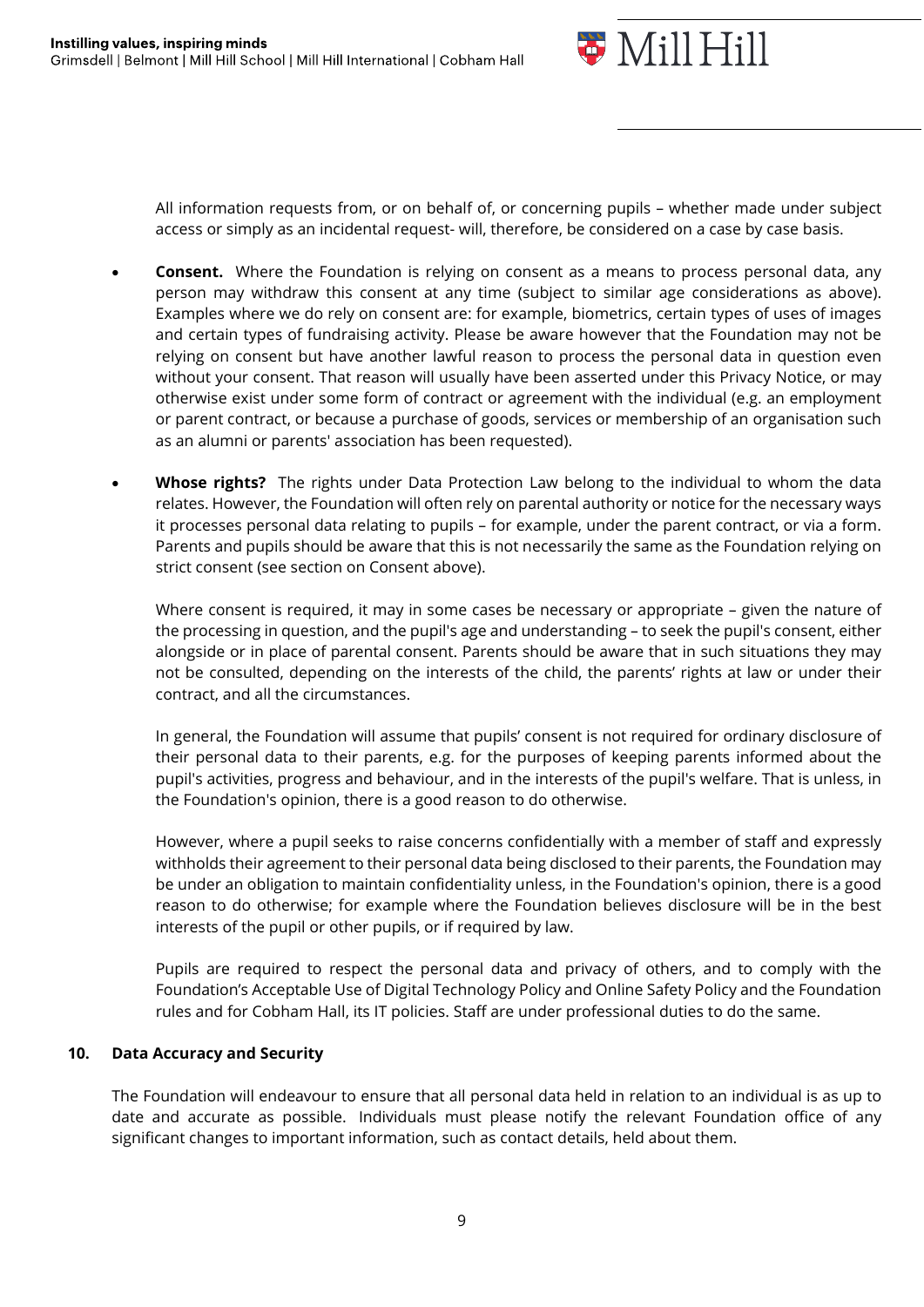

An individual has the right to request that any out-of-date, irrelevant or inaccurate or information about them is erased or corrected (subject to certain exemptions and limitations under Data Protection Law); please see above for details of why the Foundation may need to process your data and of who you may contact if you disagree.

The Foundation will take appropriate technical and organisational steps to ensure the security of personal data about individuals, including policies around use of technology and devices, and access to Foundation systems. All staff and governors will be made aware of these policies and their duties under Data Protection Law and receive relevant training.

#### **11. Queries and Complaints**

Any comments or queries on this Notice should be directed in writing either to Maxine Zeltser, the Compliance Manager, by email on [compliance@millhill.org.uk](mailto:compliance@millhill.org.uk) or David Standen, the Cobham Hall Data Protection Co-ordinator by email on [StandenD@cobhamhall.com,](mailto:StandenD@cobhamhall.com) as appropriate.

If an individual believes that the Foundation has not complied with this Privacy Notice or acted otherwise than in accordance with Data Protection Law, they should utilise the Foundation's policy on Handling Concerns and Complaints from Parents or Whistleblowing Policy and should also notify Maxine Zeltser or David Standen, as appropriate, in writing by email. Individuals can also make a referral to or lodge a complaint with the Information Commissioner's Office (ICO), although the ICO recommends that steps are taken to resolve the matter with the Foundation before involving the regulator.

#### **12. Review and Monitoring of this Notice**

The Foundation will update this Privacy Notice from time to time. Any substantial changes that affect your rights will be provided to you directly as far as is reasonably practicable.

Last Review: May 2021 Next Review: May 2023

This Policy has been approved by the Nominations and Governance Committee of the Court of Governors